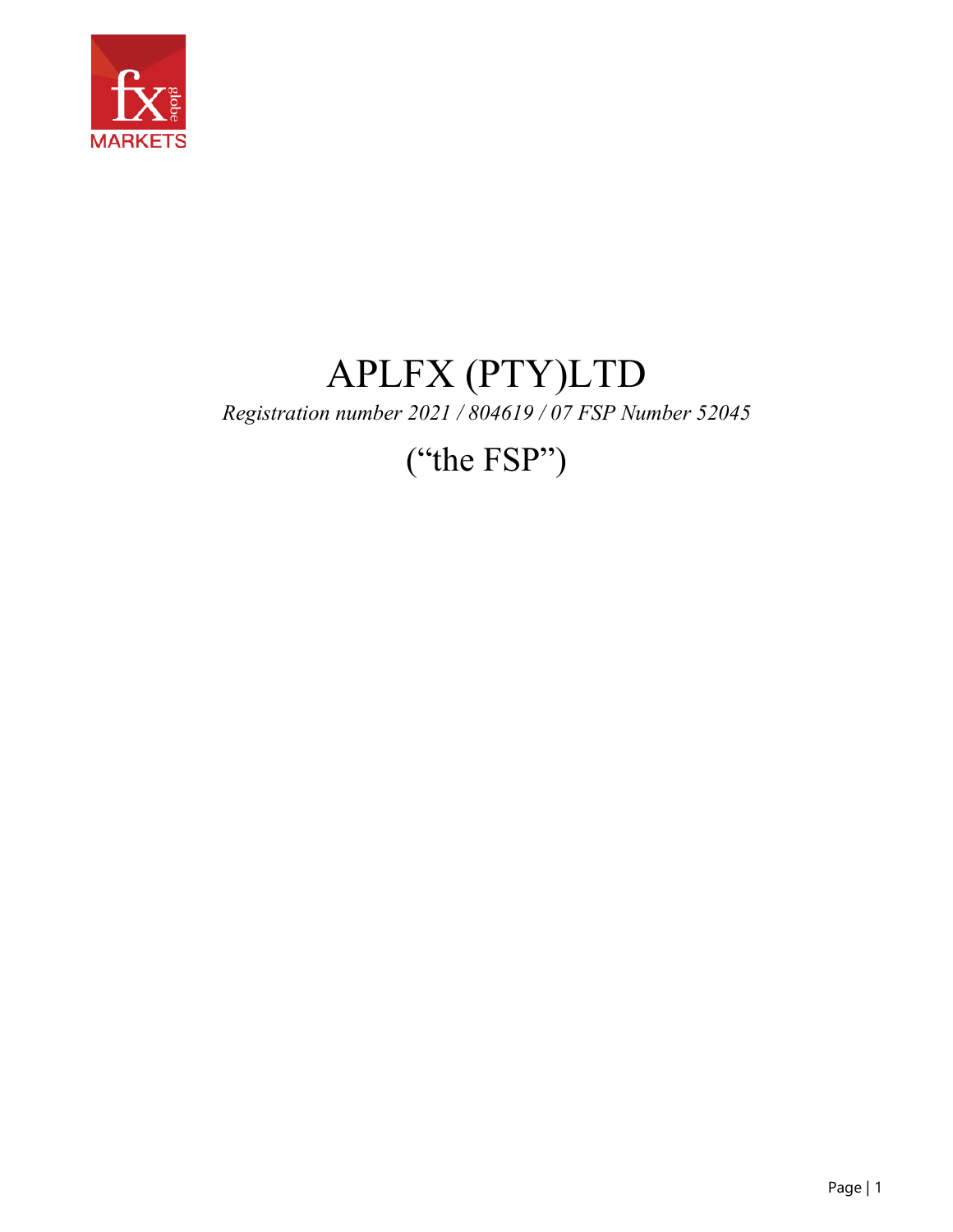

# PRIVACY AND DATA PROTECTION POLICY

## **1. INTRODUCTION**

The FAIS Act provides for the protection of personal information of Clients; and The Protection of Personal Information Act, 2013 ("POPIA") provides for 8 Data protection Information principles to apply with to ensure the protection of all data that relates to companies, staff and Clients. The Promotion of Access to Information Act, 2 of 2000 provides for access to such information and in which instances it may be refused.

#### **2. PURPOSE**

Data privacy and data protection is important to the FSP and this Policy sets out the POPIA principles in line with existing FAIS requirements to ensure the safekeeping of all Data by the FSP and Persons/ Employees/ Parties (as applicable). This Policy applies to all Data obtained via products, services, websites, events operated by the FSP or by any other means.

#### **3. DEFINITIONS:**

Information: means any Data relating to the Data Subject and include reference to personal information.

Data Subject: means the person to whom the personal information relates and can include Clients, staff and/or Company information.

Processing: Any use by any means of a Data Subject's Information.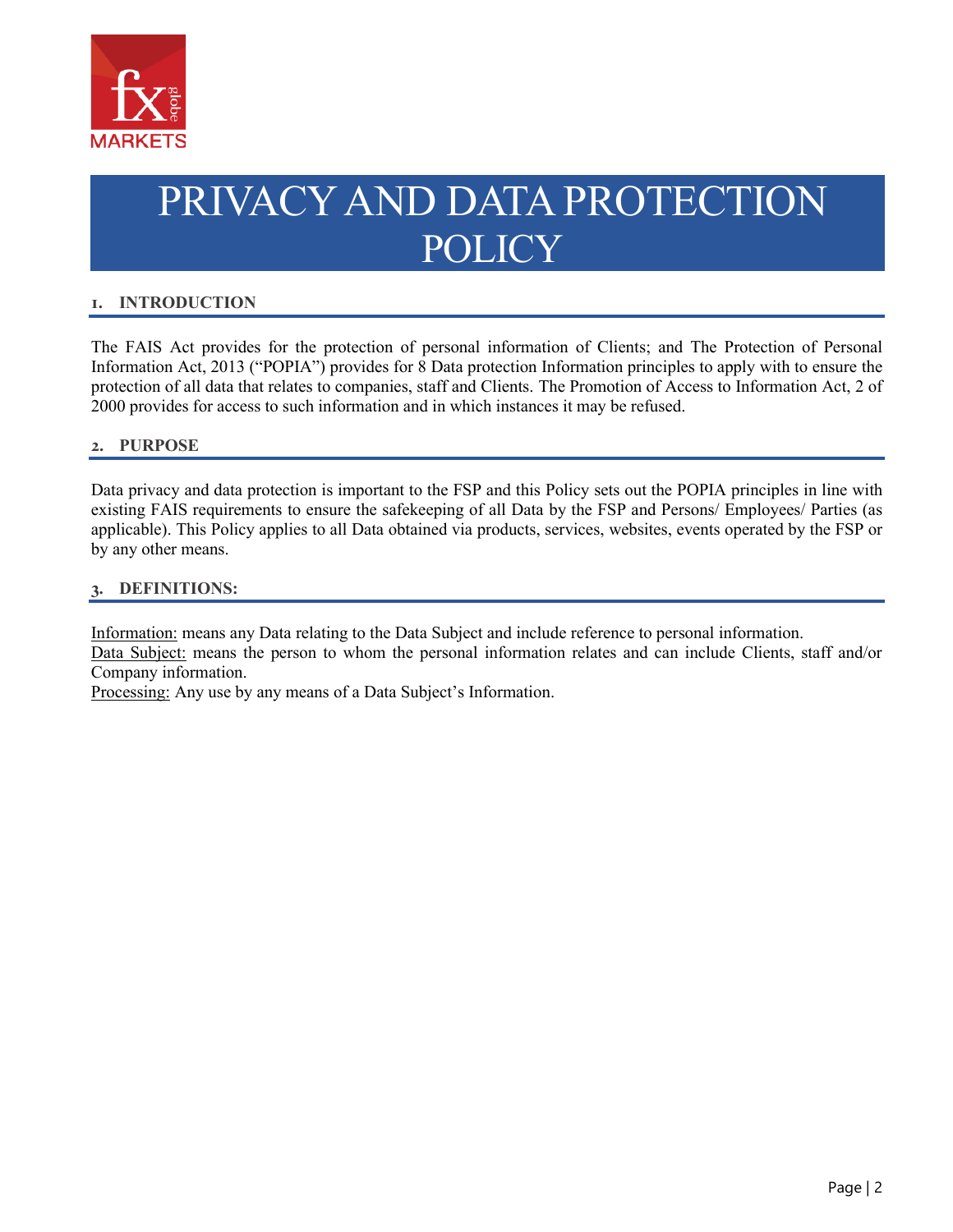

**Principle 1: Accountability:** The FSP must appoint an Information Officer who will be responsible for ensuring that the 8 POPIA information principles are implemented and enforced in the FSP.

**Principle 2: Processing Limitation**: Only necessary Information should be collected, directly from the person to whom the Personal Information relates and with their consent and the processing should be for a lawful purpose.

**Principle 3: Purpose specification:** Personal Information should be collected for a specific purpose and the Data Subject must be made aware of the purpose for which it was collected.

**Principle 4: Further processing limitation:** Further processing of Personal Information must be compatible with the purpose for which the information was collected (Principle 3).

**Principle 5: Information quality:** Reasonable steps must be taken to ensure that all Information collected is accurate, complete, not misleading and up to date in accordance with the purpose for which it was collected (Principle 3).

**Principle 6: Openness:** The Party collecting the Information must be transparent and inform the applicable regulator if it is going to process the Information and ensure that the Data Subject has been made aware that his/her Information is going to be collected.

**Principle 7: Security Safeguards:** The integrity of the Information under the control of a party, must be secured through technical and operational measures.

**Principle 8: Data Subject Participation:** Data Subjects have the right (free of charge) to request confirmation from the party that holds their Information on the details they hold and may request for it to be amended/deleted.

## **5**. **PRACTICAL IMPLICATIONS OF THE POPIA DATA PROECTION PRINCIPLES**

## **Appointment of the Information Officer:**

The FSP has appointed an Information Officer who is a senior person in the FSP, who will be responsible for ensuring that the FSP has been properly informed and trained on ensuring the safekeeping and protection of Information in the FSP and that the required processes are implemented to ensure compliance. The Information Officer can be contacted at Tel:  $\geq \geq \geq$  or Email:  $\geq \geq \leq$ 

## **Information purpose:**

The type of Information the FSP collects will depend on the purpose for which the Data is collected and used. The FSP will collect the necessary Information from Data Subjects for various purposes, including the following:

- rendering suitable services for e.g. financial services (including the rendering of advice and intermediary services) and administrative services to Data Subjects;
- improving services and product offerings to Data Subjects;
- providing information and resources most relevant and helpful to Data Subjects;
- appointing suitable individuals/ companies to provide financial services/ products to Data Subjects;
- ensuring compliance with legislation that requires specific information to be collected.

#### **Access to Information:**

• Data Subjects have the right to request a copy of the Information that the FSP hold on them or their business. Should a Data Subject wish to obtain any such information, the Data Subject may request it by contacting the Information Officer on the details provided above. Any such access request may be subject to the payment of an allowable administration fee.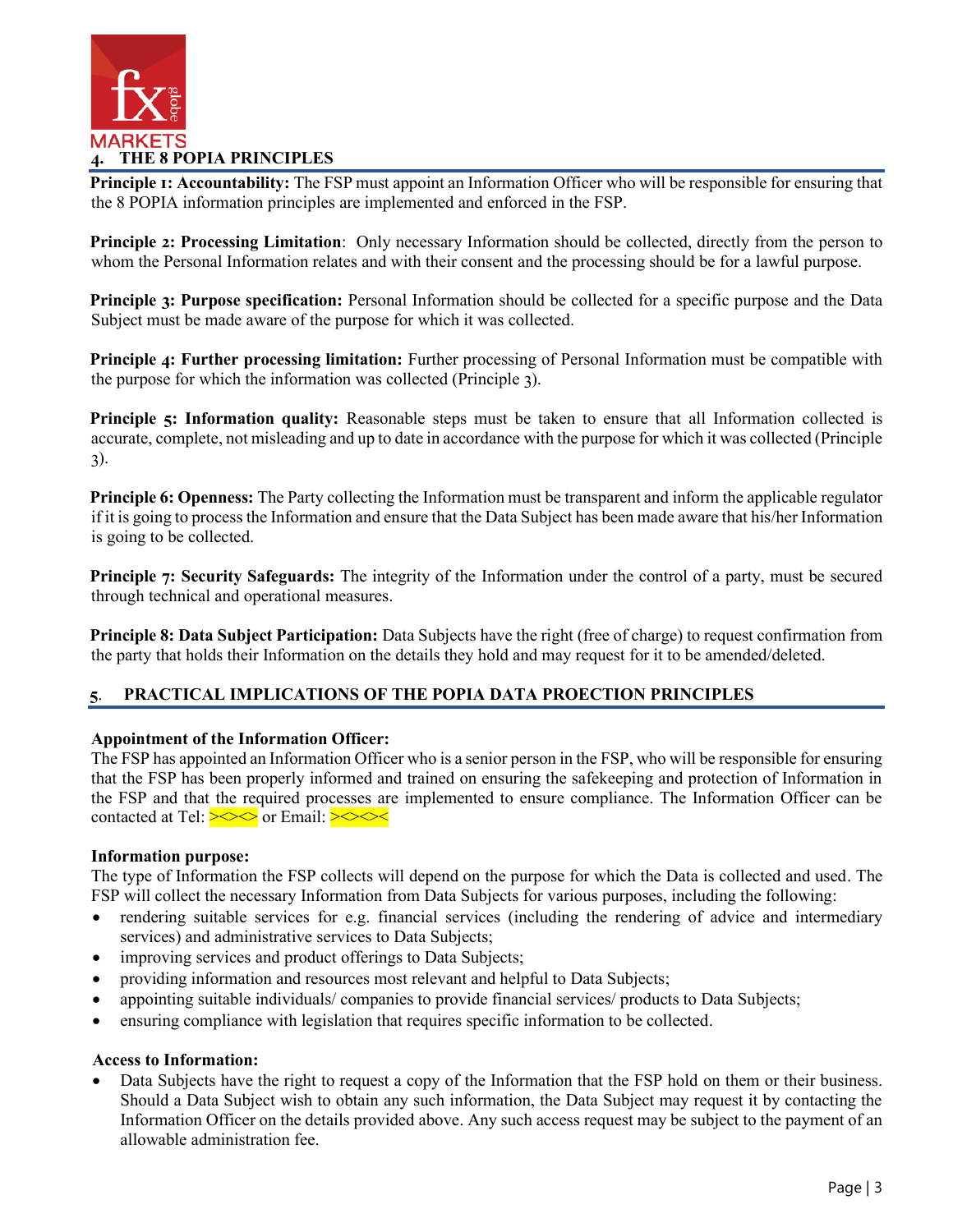

- The FSP will not disclose or share Information relating to any Data Subject unless: it is specifically agreed with the Data Subject; it is already publicly available or in the interests of the public; required in terms of Law or if the FSP believes in good faith that the Law requires disclosure thereof.
- The FSP's PAIA Manual (in terms of the Promotion of Access to Information Act, 2 of 2000) sets out the process for access by third parties to a Data Subject's Information kept by the FSP, and the instances in which it may be refused.

## **Collection of Information:**

General:

- The FSP collects Information in various ways e.g. directly from individuals (for example, when purchasing a financial product, registering an account, using a product, or signing up for a newsletter), from employers, publicly available information, through cookies, and/or similar technology.
- Where possible, the FSP must inform Data Subjects which information they are legally required to provide to the FSP and which information is optional.
- With the Data Subject's consent, the FSP may supplement the information with other information received from other companies and/or organizations such as the South African Revenue Services (SARS) in order to enable the FSP to render suitable and proper services to Data Subjects.

## User Supplied Information:

The Data Subject may be required to provide some personal information, for example, his/her name, address, phone number, email address, payment card information (if applicable), and/or certain additional categories of information as a result of using/ receiving financial services, purchasing financial products, and using websites and related services. The FSP will keep this information in a contact database for future reference, as needed.

## Marketing:

The FSP may use certain Information provided by Data Subjects to offer them further services that the FSP believes may be of interest to them or for market research purposes. These services are subject to prior consent being obtained from Data Subjects. If a Data Subject no longer wishes to receive further services or offers from the FSP, IT may unsubscribe from the services or contact the Information Officer at the contact details provided above.

## Usage and Web server logs:

- The FSP may track information about a Data Subject's usage and visits on the FSPs website. This Information may be stored in usage or web server logs, which are records of the activities on the FSP's services, products and/or sites. The FSP's servers automatically capture and save such Information electronically. Some examples of the Information that may collected include the Data Subject's:
	- o Unique Internet protocol address;
	- o Name of the Data Subject's the unique Internet Service Provider
	- o The city, state, and country from which a Data Subject accesses the FSP's website
	- o The kind of browser or computer used;
	- o The number of links clicked within the site;
	- o The date and time of visits to the site;
	- o The web page from which the Data Subject arrived on the FSP's site;
	- o The pages viewed on the site;
	- o Certain searches/queries conducted on the site via the FSP's services, products and/or websites.
- The information collected in usage or web server logs help the FSP to administer the services, products and sites, analyze its usage, protect the product and/or website and content from inappropriate use and improve the user's experience.

## Cookies:

In order to offer and provide a customized and personal service through the FSP's products and websites, the FSP may use cookies to store and help track information about the Data Subject. A cookie is a small text file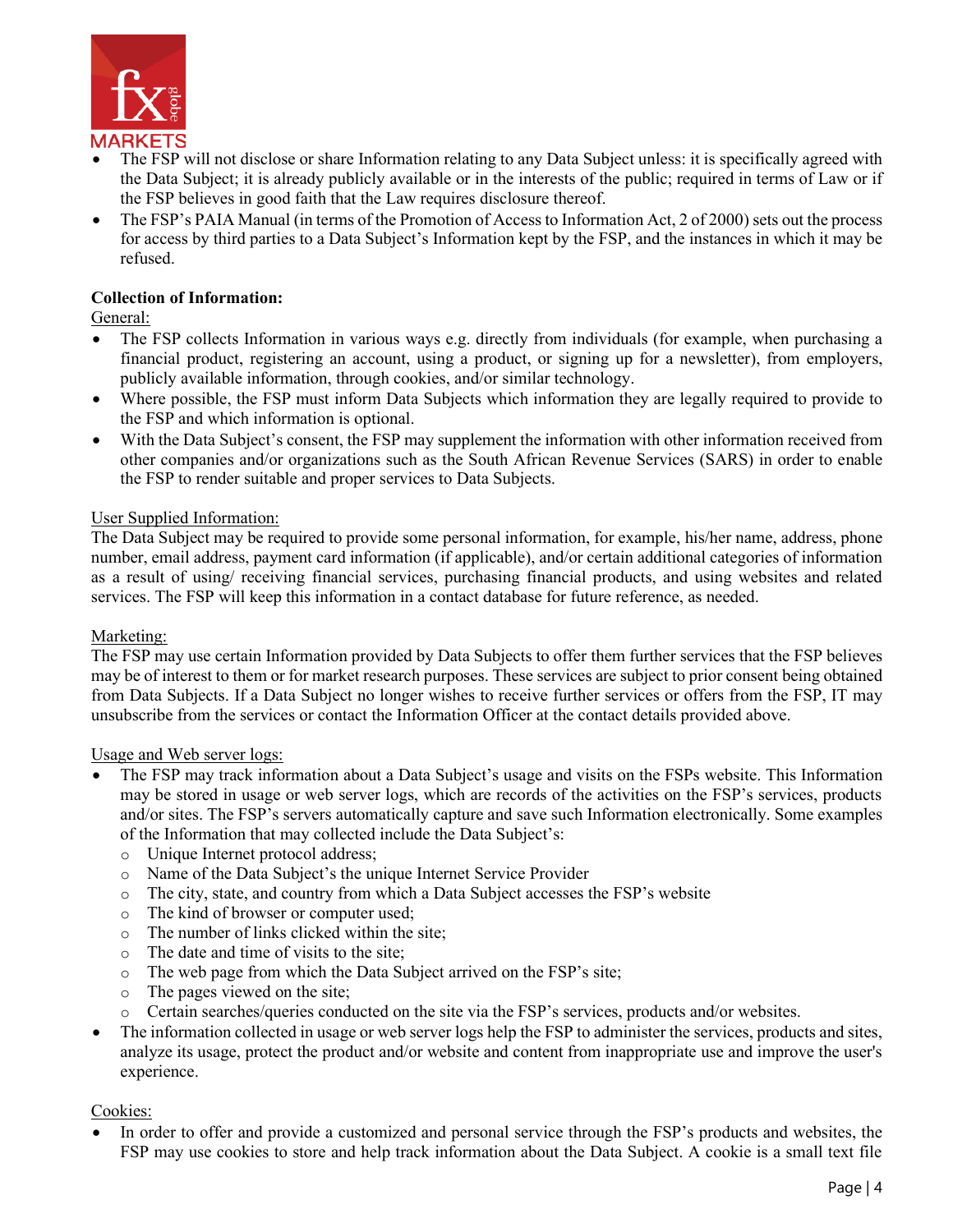

sent to the Data Subject's device that the FSP uses to store limited information about the Data Subject's use of the services, products or website.

• The FSP uses cookies to provide the Data Subject with certain functionality (such as to enable access to secure log-in areas and to save the Data Subject having to re-enter Information into product, services or website forms) and to personalize the FSP's services, products or website content. Without cookies, this functionality would be unavailable.

## **Retaining of Information:**

- The FSP may retain personal information for purposes of reporting, administration, monitoring its website or to communicate with Data Subjects.
- Information may be retained only to serve the purpose of collecting the Information and be deleted/destroyed once the purposes has been fulfilled, subject to subject to other regulatory requirements where Information is to be kept for a specific prescribed period.
- Information and records of a personal nature of Clients and/or Employees will be stored for a period of 5 years before being destroyed.

## **Correcting/ Amending/ Updating/ Deletion of Information:**

- Data Subjects are required to inform the FSP should there be any changes to the Information kept by the FSP.
- A Data Subject may request the FSP to correct, amend, update or delete its Information at any time when applying or making use of any financial products or services of the FSP, by contacting the Information Officer at the contact details provided above.
- The FSP will take all reasonable steps to confirm the Data Subject's identity before making changes to Information.

## **Information Security:**

- The FSP will take all reasonable precautions to protect Information from loss, misuse, unauthorized access, disclosure, alteration and destruction.
- The FSP will not sell, rent, or lease mailing lists with Information to third parties and will not make a Data Subject's Information available to any unaffiliated parties, except for approved agents, suppliers and contractors, or as otherwise specifically provided for, as agreed with the Data Subject in writing or as required in terms of any Law.
- The FSP may disclose Information of a Data Subject or Information about a Data Subject's usage of the FSP's financial services, financial products, websites or mobile applications to unaffiliated third parties as necessary to enhance services, financial product experience to meet the FSP's obligations to content and technology providers or as required by law, subject to agreements in place that provides for the protection of Information of Data Subjects.
- The FSP has implemented appropriate security measures to help protect Information against accidental loss and from unauthorized access, use, or disclosure. The FSP stores Information about Data Subjects in a restricted access server with appropriate monitoring and uses a variety of technical security measures to secure Information, including intrusion detection and virus protection software. The FSP may also store and process Information in systems located outside the FSP's premises or the Data Subject's home country. However, regardless of where storage and processing may occur, the FSP takes appropriate steps to ensure that Information is protected as required under relevant Data Protection/Privacy laws.
- The Data Subject's access to some of the FSP's services and content may be password protected and nondisclosure of such usernames and passwords are required to ensure the safekeeping of the Data Subjects Information. It is recommended that the Data Subject sign out and close the browser of the account or service at the end of each session.
- The FSP is legally obliged to provide adequate protection of Information, hold and prevent unauthorised access and use of Information, The FSP is therefore committed to ensure that all Information of the Data Subject (FSP,